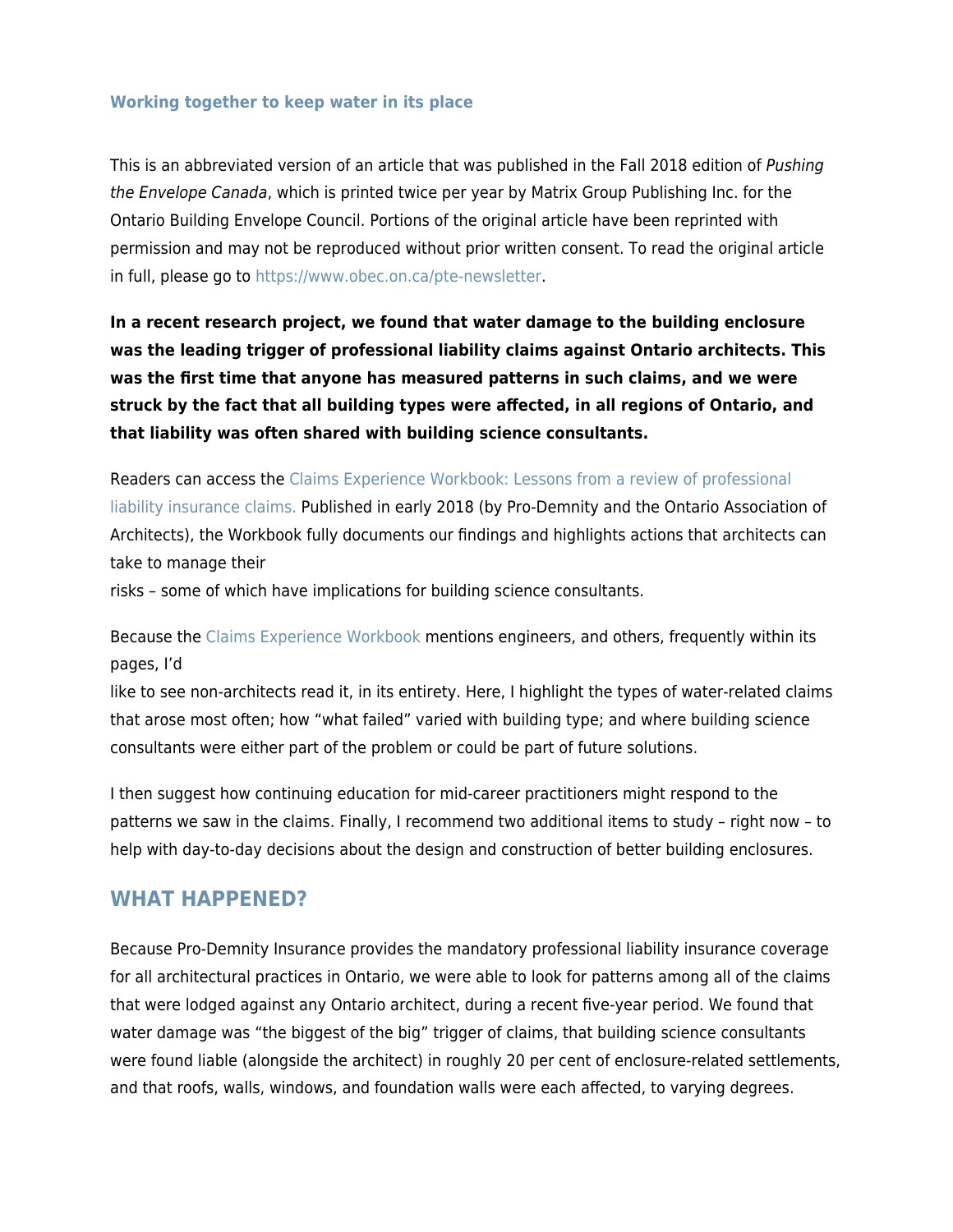From the individual building owner's or occupant's point of view, each claim arose because a water-related event incurred significant un-planned costs and caused headaches. In a few cases, an entire building had to be re-clad. In many more, remedial measures were substantial and took years to complete. Each claim was unique, and most arose because of a cluster of errors or omissions, large or small, perceived or real. In Ontario, we have not (yet) experienced a BC-style leaky-condo crisis. But make no mistake, over the course of five years at numerous sites across Ontario, significant water damage to an enclosure actually happened.

Among the factors frequently at play were:

- Fundamental choices at the earliest stage of design;
- The selection of products or systems;
- The quality of the whole design team's drawings and specifications;
- Oversights during field review or third-party inspection; or
- The acceptance of construction-phase substitutions of non-specified products.

To the extent that consultants professing advanced knowledge of the science of the building envelope were involved in any of these activities, they were called to defend their actions. As to the physical facts, claims involving water damage to the exterior wall were the most costly, if not the most frequent. Next were roof leaks or condensation (sometimes due, in part, to insufficient ventilation).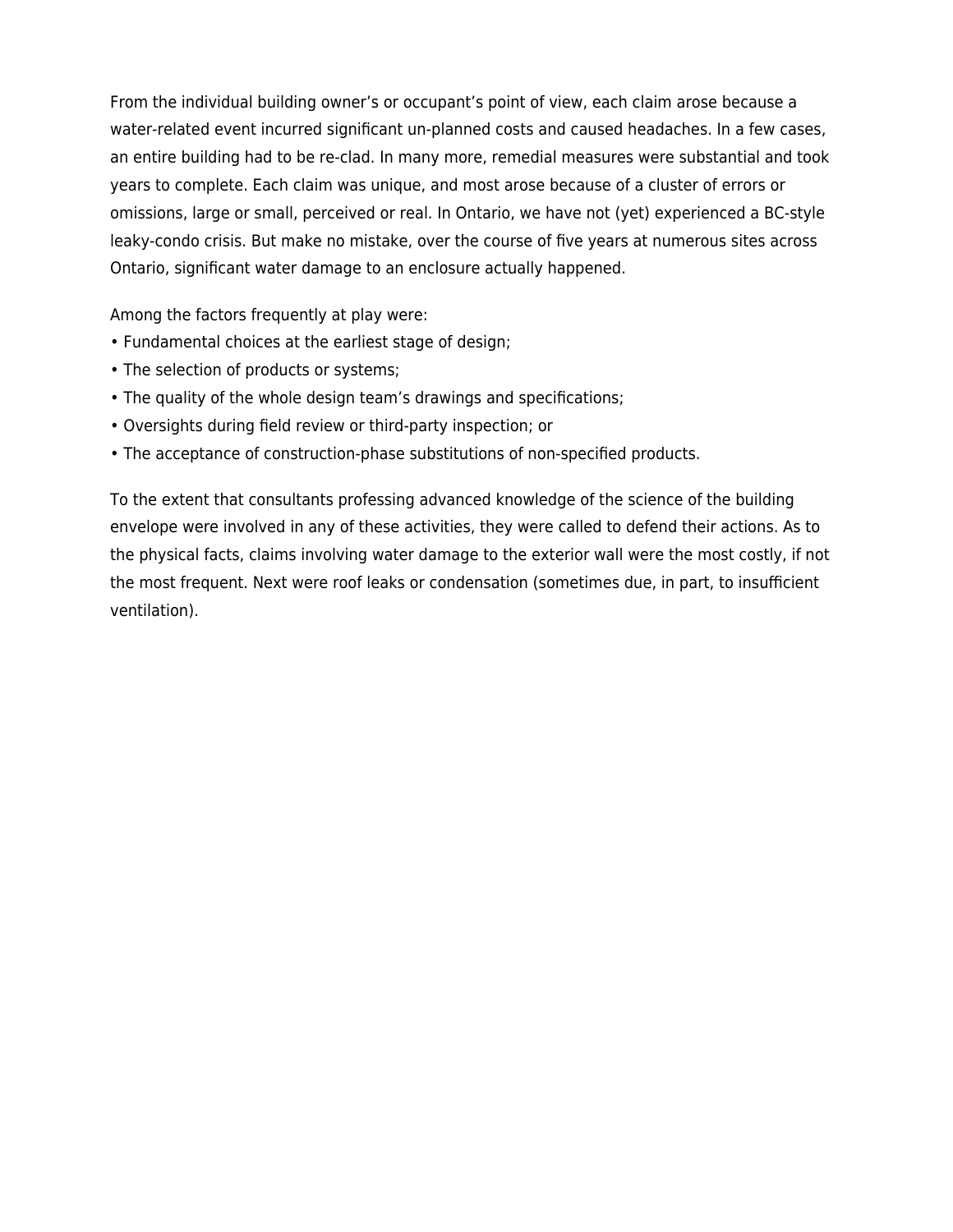

Moisture migration through the wall, as dramatically illustrated in this case in northern Europe, triggered several professional liability claims in Ontario. Photo credit: Ilya Andriyanov

Broken pipes in under-insulated or unheated spaces made up another class of mishap. Belowgrade leaks, poorly planned (or constructed) site drainage, and poorly planned (or constructed) interior floor drainage also gave rise to claims. Claims that a window failure involved an architect were remarkably few.

The Claims Experience Workbook suggests some very general risk management strategies to address each of these matters.

### **DIFFERENT ISSUES FOR EACH BUILDING TYPE**

Assembly buildings and office buildings were more often affected by roof failures and leaky pipes than by wall failures. These were mostly low-rise buildings with a variety of roof shapes and roofing systems, and plenty of uniquely-configured roof-to-wall junctures. In multi-unit residential buildings (MURBs) and hotels (whether low- or high-rise), the inverse was true: walls were most often affected. Face-sealed exterior insulation finishing systems (EIFS), pre-cast concrete panels,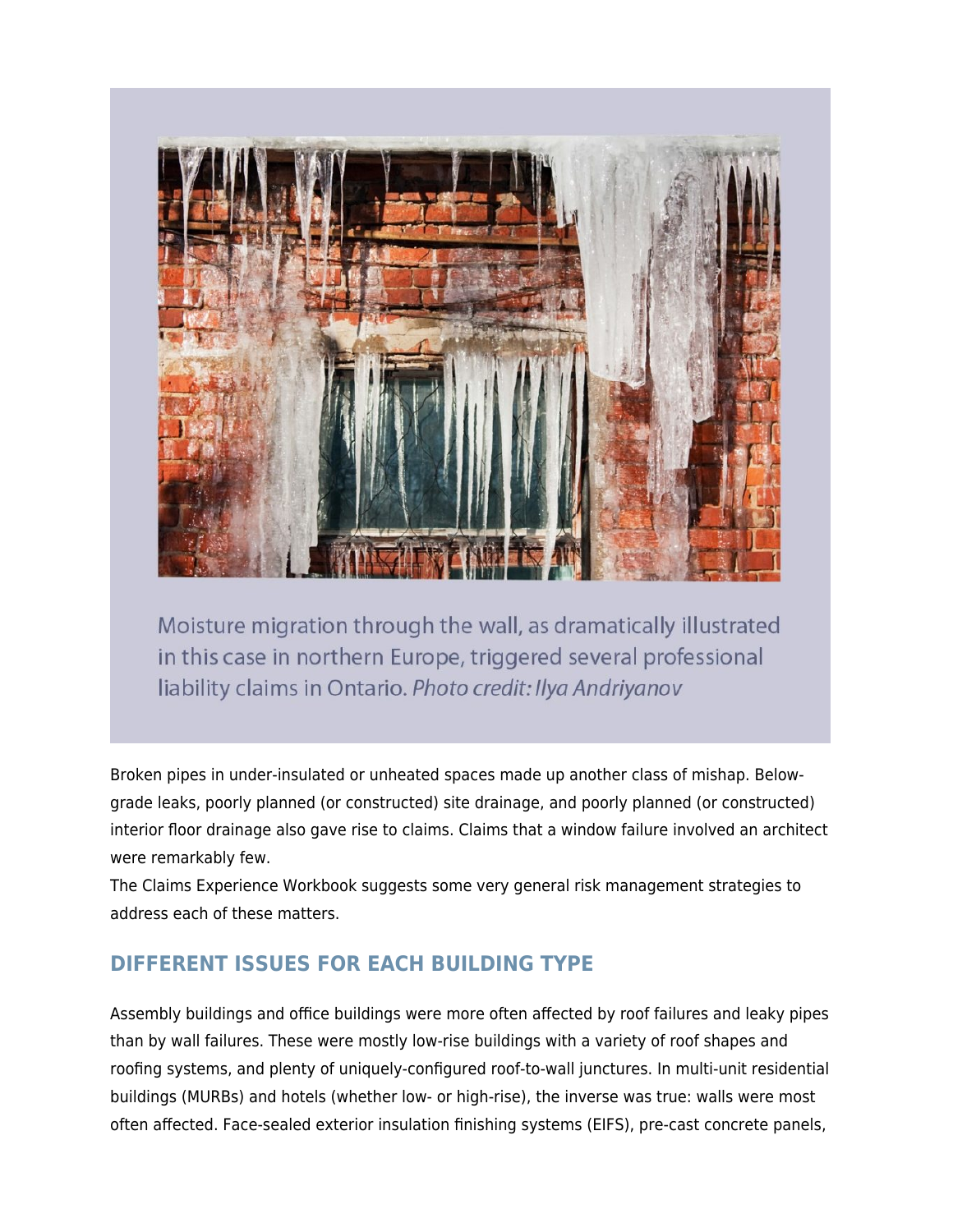and brick and wood cladding were all featured in one or more of the claims we examined. In single-family houses, costs went mainly to settle wall failures, but roof failures were as numerous.

ARCHITECTS ARE REQUIRED to meet an extraordinary number of professional challenges in practice. It is unreasonable to assume that every architect is equally equipped through education and experience to deal with all of these.

Pro-Demnity's risk management advice to architects has regularly included the benefit of establishing and maintaining a quality assurance/ quality control program for the practice. Many such programs include the participation of additional specialists to supplement the architect's own expertise.

Often, claims that arise against architects involve design decisions and "gaps" in documentation and specifications. In the intense spotlight trained on the architect facing a claim, it has often become apparent that many "errors" or "oversights" might have been avoided if the work had been subject to a quality assurance review or collaboration with another professional who brought different perceptions and expertise to the design as it was being developed.

The plaintiffs who lodged the claims also varied markedly with building type. For instance, MURBs were distinguished by a high number of claims lodged against consultants by condominium associations (or unit owners), regardless of the fact that these entities were not the architect's or specialist consultant's original client. Purchasers frequently alleged a designer or field inspector was liable, regardless of who was originally contracted to whom.

The [Claims Experience Workbook](https://prodemnity.com/wp-content/uploads/2021/05/Claims-Experience-Workbook.pdf) discusses these patterns more thoroughly and suggests building-type-specific risk management priorities.

# **BUILDING SCIENCE CONSULTANTS: PART OF THE PROBLEM OR PART OF THE SOLUTION?**

Enclosure design consultants, roof inspectors, and Tarion Bulletin 19 field review consultants each figured in claims where architects were also named. MURBs were the setting of several of these claims, as were public buildings of various types, but single-family houses were not exempt. Icicles, parapet leaks, missing scuppers, so much mould that the wall framing begins to rot – specialists in this business will recognize the potential consequences of poorly designing or poorly constructing a building enclosure in Ontario's demanding climate. One spectacular failure of a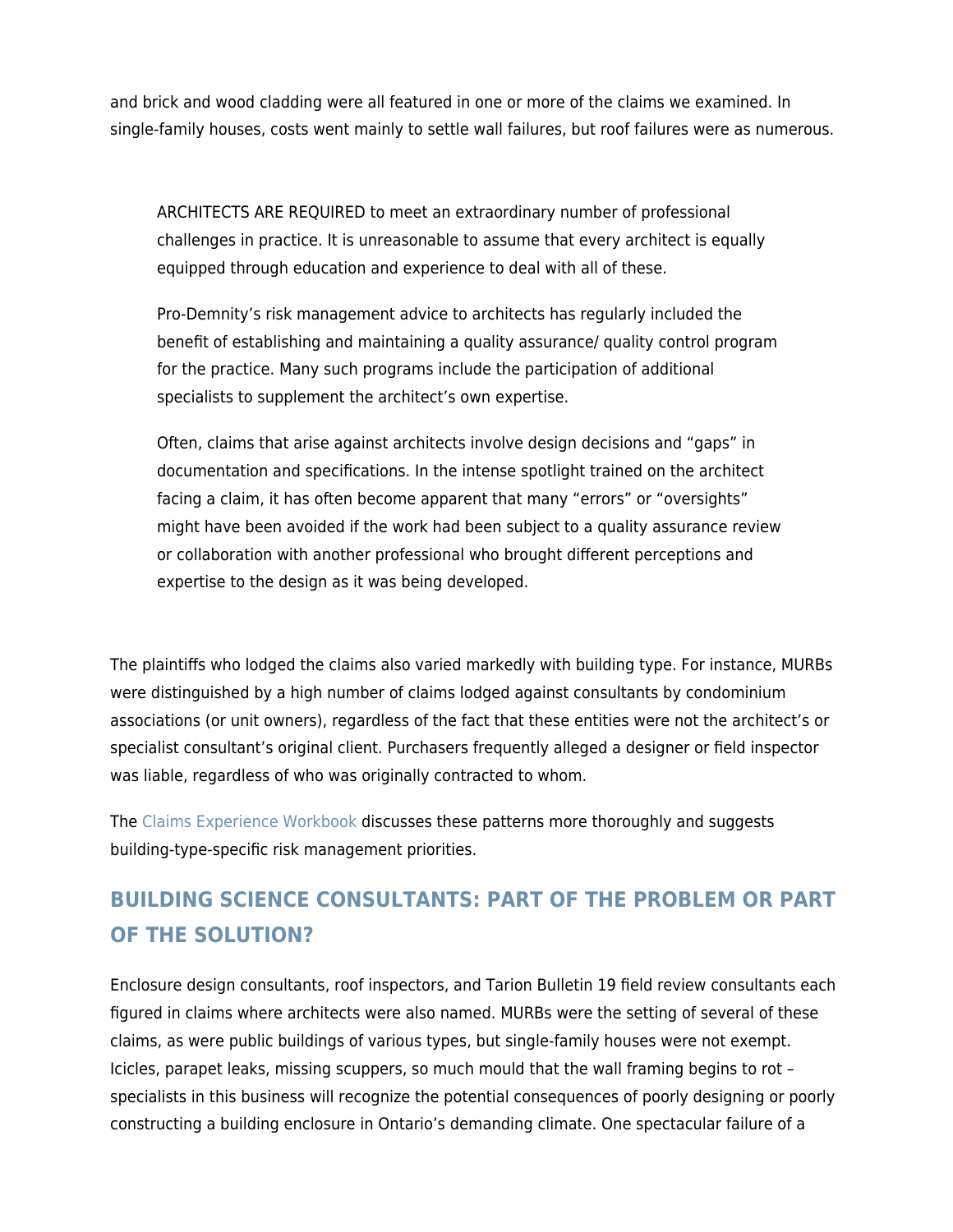vegetated roof on a single-family house was even featured in the pages of the Toronto Star newspaper.

While they have shared in the problem, clearly building science consultants have a significant role to play in developing future solutions.

#### "**There's a lot to know, and we practice in one of the fastest-paced construction environments in the world. I strongly suggest we hold hands and work together.**"

We were troubled to see, however, that appropriate insurance of all defending parties was not in place in

all of the claims Pro-Demnity defended. In Ontario, both the Architects Act and the Professional Engineers Act require any firm that is giving advice about the design or construction of a building (and this certainly includes the enclosure) to carry professional liability insurance. In the [Claims](https://prodemnity.com/wp-content/uploads/2021/05/Claims-Experience-Workbook.pdf) [Experience Workbook](https://prodemnity.com/wp-content/uploads/2021/05/Claims-Experience-Workbook.pdf), therefore, the OAA and Pro-Demnity strongly reinforce these requirements, reminding architects to help protect the best interests of the public by confirming that any building science consulting firm with whom they contract carries appropriate levels of professional liability insurance.

## **IN-SERVICE (RE-)TRAINING NEEDED**

In a world where new products seem to emerge nearly every day, where the pressure to build at the utmost speed is unrelenting, and where hailstorms, rainfall, and high winds are becoming more frequent and more extreme, it seems to me that continuing education for all buildingenclosure professionals is in order. While just a small percentage of Ontario's 1,500 architectural firms were named in the claims we reviewed, the pressures that led to claims exist for everyone.

I want to see robust continuing education that is multi-disciplinary and is, at least in part, buildingtype specific. It should treat our shared duties to the public as a central theme and express confidence in our shared ability to uphold it. Climate-appropriate design also ought to be a featured topic. (Detailing in North Bay should – to a degree – emphasize somewhat different concerns than detailing in St. Catharines.) Climate-change resilience is clearly another urgent concern. (Extremely high winds during the spring of 2018 produced quite a bit of roof repair business; but would it not have been preferable to make the roofs more wind-resistant in the first place?)

One of the most exciting building science curricula I've seen for architects featured the whole host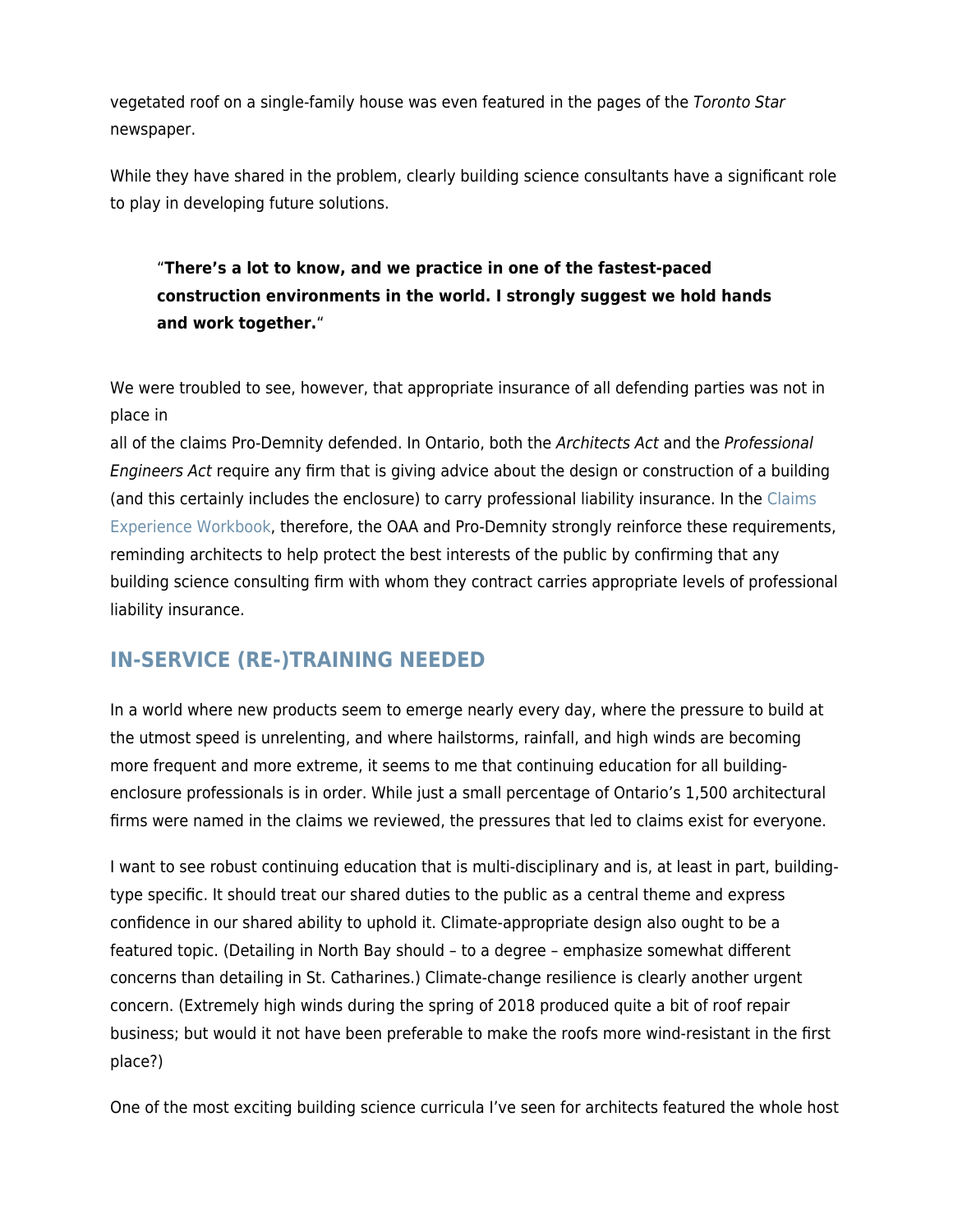of actors in the construction process at the podium: building science professionals, architects, insurers, builders, and others.

For architects, continuing education is best when there is more emphasis on creative synthesis of the whole design than on deep analysis of its parts. We can always use reinforcement about the management and resolution of the full range of perspectives (builder, inspector, designer, occupant, operator, and so on). Tactile evaluation of materials and systems is always appealing, as are detailed case studies.

Earlier this year, I thoroughly enjoyed my first-ever trip to the Canadian Roofing Contractor's Association's ROOFTech show, where they build stuff, full-scale. If you're an architect like me, who has never been, go! If you're a building science professional, encourage the architects you know to go. Finally, I think we need to design continuing education for more than one level of learning. This is very challenging and needs some shared thought. I'm excited about the new modules being developed to support seekers of the OBEC Building Science Specialist designation, and I imagine great potential for them to be part of a larger system which could help serve an even larger audience.

## **READERS' CHOICE**

For now, as a result of what I saw in the insurance claims, I recommend the following web-based video and book to anyone with a professional interest in making better buildings in Ontario.

First, consider watching Great Lakes, Global Warming, and Crazy Weather (original air date: September 13, 2017), presented by TVO's The Agenda. It's 30 minutes well spent. Climatologist David Phillips and Gail Krantzberg, professor of engineering at McMaster University, discuss the health of the Great Lakes, the economics of the cross-border region, and building for resilience. They suggest that better roofing and storm drainage are connected to improving ecosystem health, trade, and community safety. Now, let's hear from the architects and consulting engineers!

Second, Brian Palmquist's An Architect's Guide to Construction, Tales from the Trenches, aims to increase

the effectiveness of everyone involved in the construction process. Although Palmquist set out mainly

to provide intern architects with guidance and inspiration, I also found this book (despite my many years in practice) an inspiring read. The commentary is informed by extensive knowledge of professional liability claims in British Columbia and from the author's direct experience as consulting architect, building science consultant, and contractor. Nevertheless, the approach is upbeat and hopeful. I've seen nothing else in print like it (published in Vancouver, in 2015 by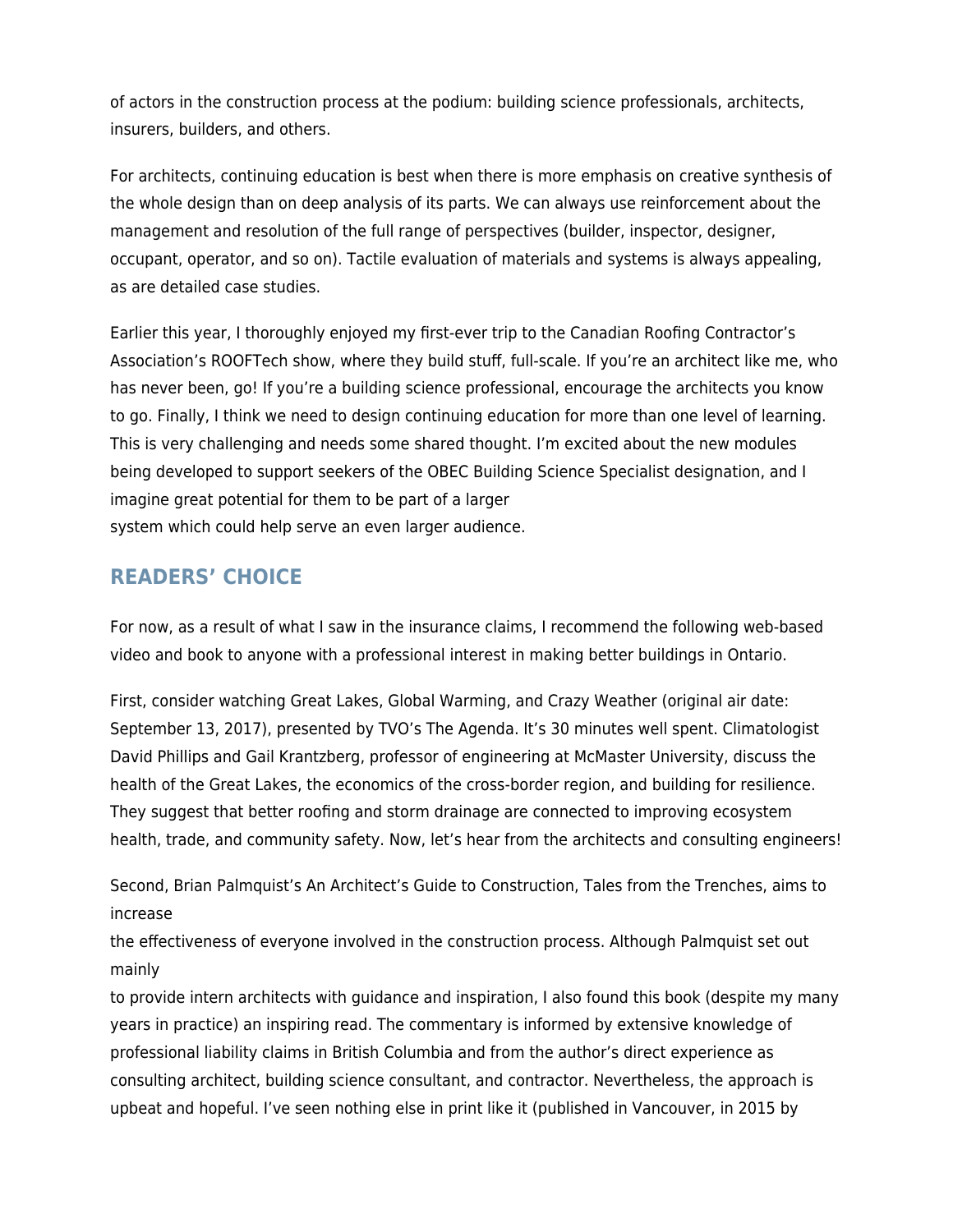Quality- by-Design Software Ltd., available through Amazon).

While architects and building scientists can jointly be proud that the overall cost of resolving errors and

omissions claims has been, to date, but a fraction of the value of construction starts in Ontario, we can – and ought to – continue to strive to do better. Should water-related damage to the building enclosure be the most significant single driver of professional liability claims against architects? Or might that be avoidable?

To the individual building owner, no leak is acceptable. To the consulting architect or engineer, no claims-

resolution process is enjoyable, either. Beyond mere avoidance of trouble, the higher shared goal, really, is more comfortable, durable, energy-efficient, and resilient buildings – buildings that truly benefit from the attention and skills of committed design professionals. I hope that the Claims Experience Workbook will help serve that goal, starting now. In the future, I hope that the Ontario Building Envelope Council and the OAA will continue to work together to enhance Ontario's continuing education programs for all building envelope professionals.

This is an abbreviated version of an article that was published in the Fall 2018 edition of Pushing the Envelope Canada, which is printed twice per year by Matrix Group Publishing Inc. for the Ontario

Building Envelope Council. Portions of the original article have been reprinted with permission and may not be reproduced without prior written consent. To read the original article in full, please go to https://www.obec.on.ca/pte-newsletter

# **CONTRIBUTING AUTHOR: BARBARA ROSS, M.ARCH., CUT, OAA, FRAIC**



Barbara Ross is the principal of The Research in Architecture Studio. A particular interest is understanding and explaining emerging "ways and means" that aim to lower the loads that midsized public-sector buildings impose on the natural environment.